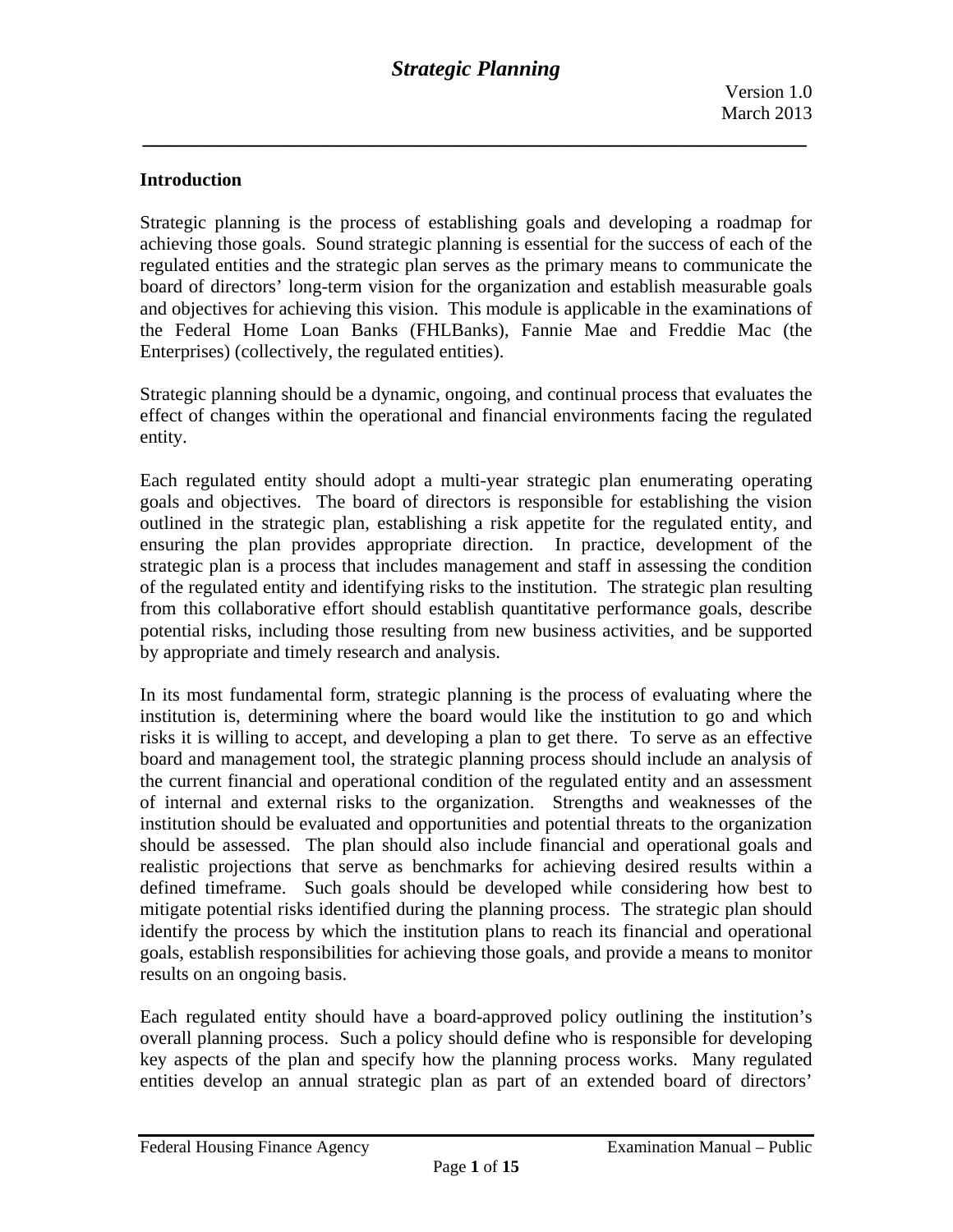*\_\_\_\_\_\_\_\_\_\_\_\_\_\_\_\_\_\_\_\_\_\_\_\_\_\_\_\_\_\_\_\_\_\_\_\_\_\_\_\_\_\_\_\_\_\_\_\_\_\_\_\_\_\_\_\_\_\_\_\_\_*  meeting where potential risks to the institution are reviewed, opportunities are considered, and strategies are developed.

While the strategic plan should not be a static document, changes should nonetheless be the exception and should be limited to adjustments warranted because of significant events that require adjustments to goals or assumptions. Formal direction should exist outlining the process by which the regulated entity modifies the existing strategic plan. Any adjustments to the established plan should be deliberated and fully supported by analysis.

To effectively communicate the vision of the institution, a strategic plan should be a selfcontained, stand-alone document. The reader should not be expected to make assumptions regarding the context in which the plan was developed and should not be expected to refer to other documents to obtain information essential to understanding the plan. Financial projections should be detailed and provide the reader with a clear understanding of the financial goals established for the institution. Financial projections should be based on end-of-period financial statements to ensure reconcilement to generally accepted accounting principles (GAAP) financials. Further, the financial projections should be structured to allow regular benchmarking of actual performance versus plan projections and desired level of risk. The narrative of the plan should provide a detailed discussion of the assumptions used in developing the plan and should summarize the assessment of risks completed in developing the document.

The plan should also include financial projections under various financial and business scenarios. By including projections based on other underlying assumptions (such as changes to interest rate risk assumptions or credit conditions), the regulated entity can identify and plan for potential risks. The quality of a strategic plan should be questioned if forecasted performance varies significantly from historical performance without adequate justification.

Each regulated entity should establish a process to review and monitor actual performance relative to the strategic plan. Reporting requirements should be established to ensure a regular assessment of each component of the plan and that information is communicated to appropriate parties within the institution. The regulated entity should have established procedures outlining required actions to address unfavorable variances to the plan.

## **Regulatory Environment**

The primary authorities governing or relevant to the regulated entities' strategic planning are set forth below. The examiner should ensure that the application of such authorities to a regulated entity has been considered by the regulated entity and its legal counsel.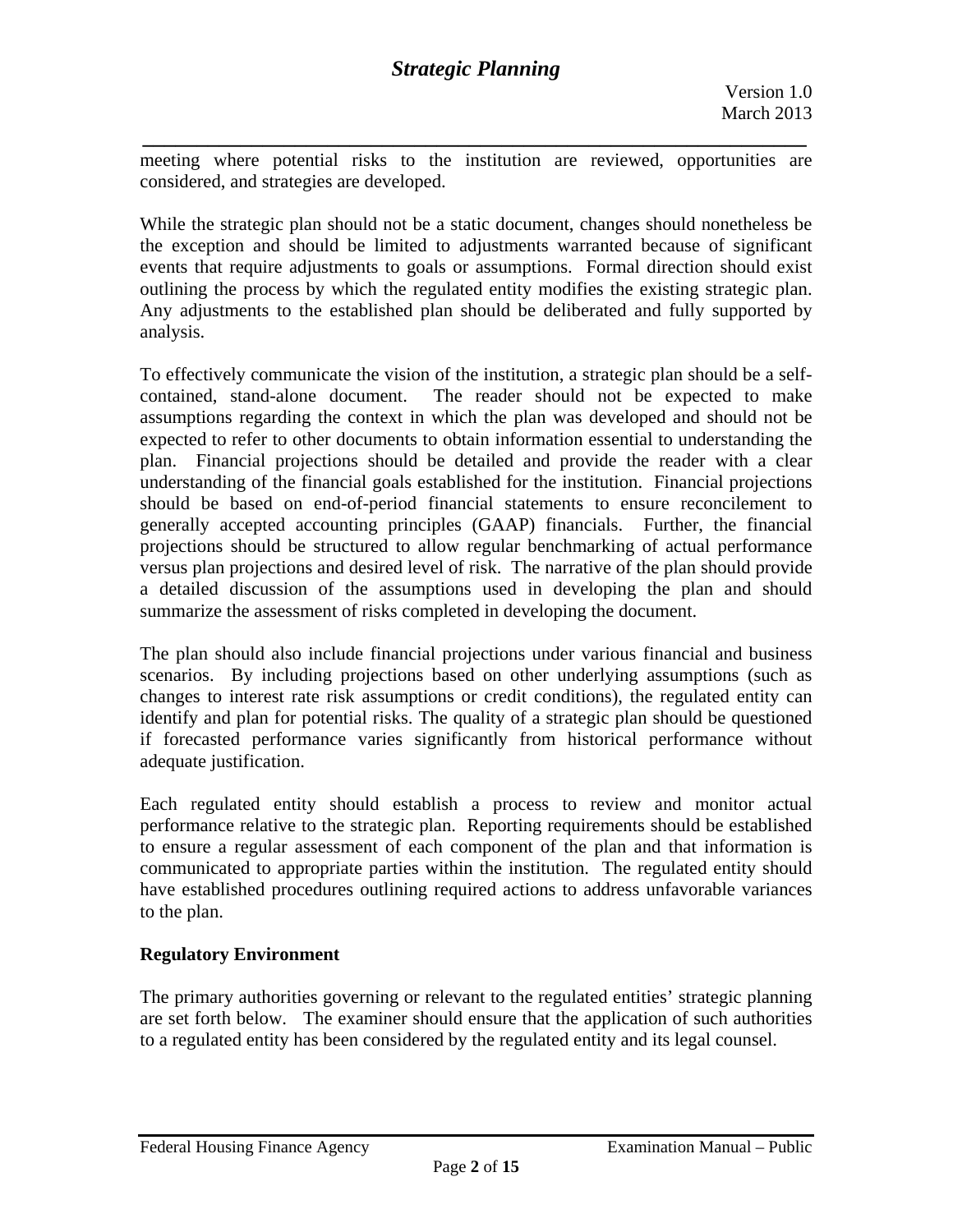*1) Rules and Regulations of the Federal Housing Finance Agency (FHFA) include the following parts and sections pertaining to strategic planning.* 

*\_\_\_\_\_\_\_\_\_\_\_\_\_\_\_\_\_\_\_\_\_\_\_\_\_\_\_\_\_\_\_\_\_\_\_\_\_\_\_\_\_\_\_\_\_\_\_\_\_\_\_\_\_\_\_\_\_\_\_\_\_* 

12 CFR 1236 of the FHFA's regulations establishes the agency's Prudential Management and Operations Standards ("PMOS"). The PMOS guidelines state that the board of directors of each regulated entity is responsible for adopting appropriate business strategies, policies, and procedures; should review and approve all major strategies and policies at least annually, and make any revisions that are necessary to ensure that they remain consistent with the entity's overall business plan. (Appendix to Part 1236, Responsibilities of the Board of Directors, Item 1)

## *2) Rules and Regulations of the Federal Housing Finance Agency (FHFA) and its predecessor, the Federal Housing Finance Board (Finance Board), include the following parts and sections relevant to strategic planning:*

12 CFR Part 917 of the Finance Board regulations describes the powers and responsibilities of FHLBank boards of directors and senior management. 12 CFR 917.5 provides detailed information on strategic plan requirements (see below). 12 CFR 917.3 (Risk Management), 917.4 (FHLBank Member Products Policy), and 917.6 (Internal Control System) also provide detailed requirements.

12 CFR 917.5 requires each FHLBank board of directors to have in effect at all times a strategic business plan that describes how the business activities of the institution will achieve the mission of the FHLBank consistent with the FHLBank's core mission activities (12 CFR Part 1265 pertains to core mission activities). 12 CFR 917.5(a)(1) states that each strategic business plan shall:

- a) Enumerate operating goals and objectives for each major business activity and new business activity;
- b) Discuss how the FHLBank will address credit needs and market opportunities identified through ongoing market research and consultations with members, associates, and public and private organizations and notify members and associates of relevant programs and initiatives;
- c) Establish quantitative performance goals for FHLBank products related to multifamily housing, small business, small farm, and small agri-business lending;
- d) Describe any new business activities (FHFA regulations at 12 CFR Part 1272 address these) or enhancements of existing activities; and
- e) Be supported by appropriate and timely research and analysis of relevant market developments and member demand for FHLBank products and services.

12 CFR 917.5(b) requires the board of directors to: (1) review the strategic business plan at least annually; (2) amend the plan as appropriate; (3) readopt the plan at least every three years; and (4) establish management reporting requirements and monitor implementation of the strategic business plan and the operating goals and objectives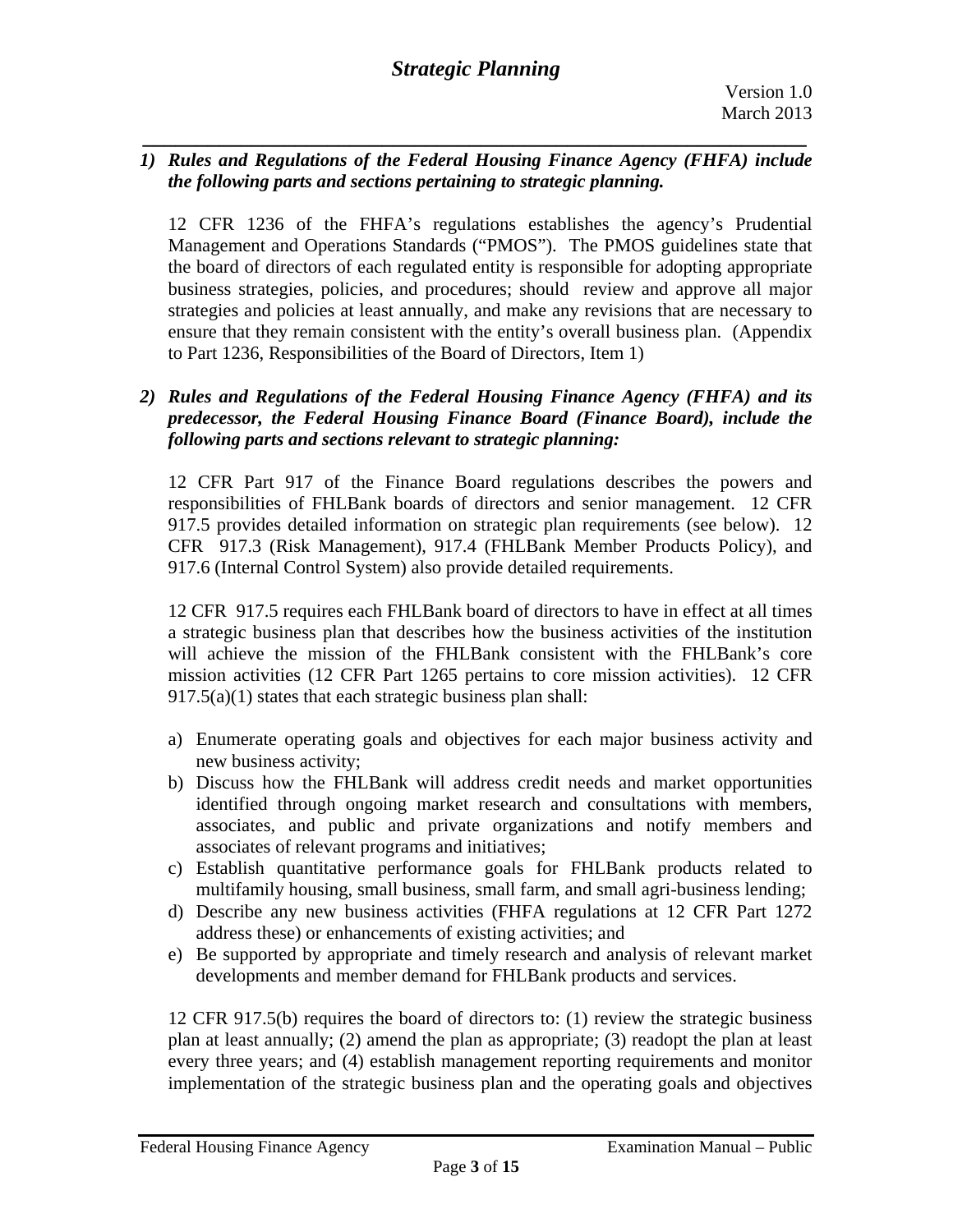*\_\_\_\_\_\_\_\_\_\_\_\_\_\_\_\_\_\_\_\_\_\_\_\_\_\_\_\_\_\_\_\_\_\_\_\_\_\_\_\_\_\_\_\_\_\_\_\_\_\_\_\_\_\_\_\_\_\_\_\_\_*  contained in it. In addition, 12 CFR 917.5(c) requires the FHLBank to submit annually to the Federal Housing Finance Agency a report describing the FHLBank's performance in achieving the goals related to multi-family housing, small business activities, small farm, and small agri-business lending.

12 CFR Part 1265 of the FHFA's regulations describe the FHLBanks' mission and core mission activities and provide context for the strategic business plan. 12 CFR 1265.2 describes the mission of the FHLBanks; and 12 CFR 1265.3 lists the specific FHLBank activities that qualify as core mission activities.

12 CFR Part 1272 of the FHFA's regulations addresses new business activities and includes a number of restrictions and requirements. FHLBanks may not undertake any new business activities, as defined in the regulation, except in accordance with the procedures set forth in this part of the FHFA's regulations.

## *3) Rules and Regulations of the FHFA and its predecessor, the Office of Federal Housing Enterprise Oversight (OFHEO), which include the following parts and sections relevant to strategic planning:*

12 CFR Part 1720 of the OFHEO regulations address corporate governance and the powers and responsibilities of the boards of directors of the Enterprises. In particular, 12 CFR 1710.15(b)(1) requires the boards of directors to have in place policies and procedures to assure its oversight of, among other things, corporate strategies, major plans of action, and risk policies and programs, including prudent plans for growth and allocation of adequate resources to manage operations risk.

12 CFR 1720.2, Appendix A, section B of the OFHEO regulations establishes guidelines on safety and soundness standards. In particular, Appendix A, section B.VIII. states that the board of directors shall ensure that the board works with executive management to establish the Enterprise's strategies and goals, and that executive management implements the strategies. In addition, Appendix A, sections B.I and II require balance sheet growth to be prudent with consideration given to volatility of funding, changes in credit or interest rate risk, and capital adequacy.

# *4) Advisory Bulletins of the Federal Housing Finance Agency that provide supervisory guidance regarding strategic planning are the following:*

Advisory Bulletin 10-02, dated November 9, 2010, sets forth the principles that apply when evaluating the strategic plans of the FHLBanks. The bulletin emphasizes the requirements of 12 CFR 917.5 that an FHLBank's strategic plan establish quantitative performance goals for FHLBank products related to multifamily housing, small business, small farm, and small agri-business lending and that the FHLBank must report annually to the FHFA on its performance in achieving those goals.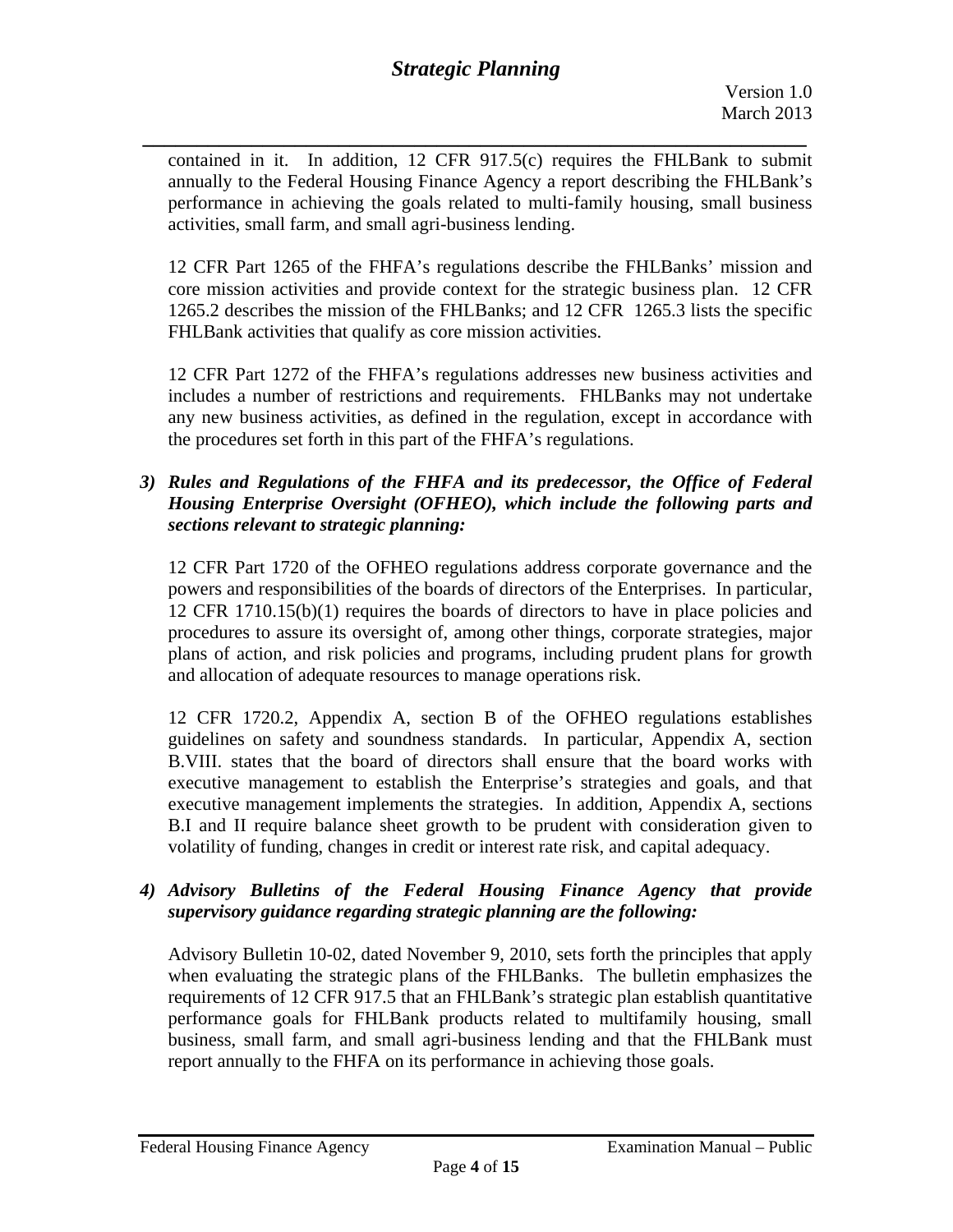## *5) Advisory Bulletins of the Federal Housing Finance Board that provide supervisory guidance regarding strategic planning are the following:*

*\_\_\_\_\_\_\_\_\_\_\_\_\_\_\_\_\_\_\_\_\_\_\_\_\_\_\_\_\_\_\_\_\_\_\_\_\_\_\_\_\_\_\_\_\_\_\_\_\_\_\_\_\_\_\_\_\_\_\_\_\_* 

Advisory Bulletin 02-2, dated February 13, 2002, provides guidance regarding the annual report required by 12 CFR 917.5(c) that must analyze and describe the FHLBank's performance in achieving the quantitative performance goals established in the FHLBank's strategic business plan for products related to multifamily housing, small business, small farm, and small agri-business lending. FHLBanks should submit that report to the FHFA no later than March 31 of the year following the performance year.

Advisory Bulletin 03-08, dated August 18, 2003, requires the board of directors to adopt a retained earnings policy and to review the FHLBank's analysis of the adequacy of its retained earnings.

Advisory Bulletin 03-13, dated December 1, 2003, provides guidance as to the form, content, and timeliness of the financial reports that are completed by the FHLBanks pursuant to FHFA regulations.

Advisory Bulletin 04-2, dated May 13, 2004, provides guidance on a minimum standard that FHFA examiners will expect each FHLBank to satisfy for minutes of board meetings, including all general and executive sessions and board committee meetings.

Advisory Bulletin 05-05, dated May 18, 2005, requires that the board of directors and senior management of each FHLBank should ensure that the FHLBank's risk management process is effective and that the risk management oversight responsibilities of the board of directors, senior management, and other FHLBank personnel are clearly defined. Moreover, the board of directors and senior management should ensure that the FHLBank's risk management is undertaken on an enterprise-wide basis and the FHLBank's organizational structure is consistent with sound risk management practices.

## **Issues Specific to the Regulated Entities**

Although the principles of strategic planning apply equally to the FHLBanks and the Enterprises, the differences in their respective business models results in some divergence in regulatory guidance.

## **Issues Specific to the FHLBanks**

As cooperatives, the regulations provide for, and FHLBank members expect, the repurchase of excess stock at par value. To protect the par value of its stock, an FHLBank should monitor and manage risk to ensure it does not go outside appropriate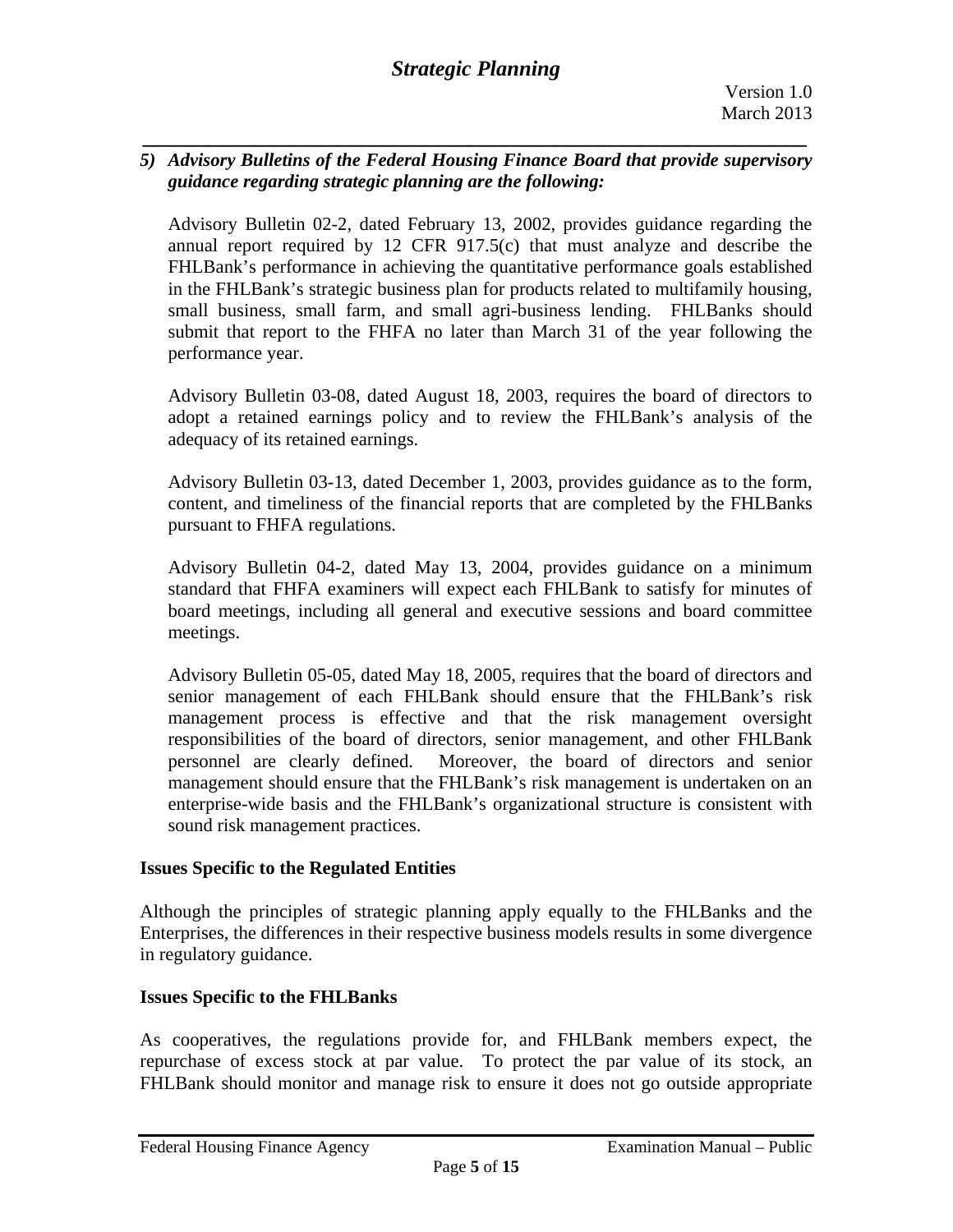*\_\_\_\_\_\_\_\_\_\_\_\_\_\_\_\_\_\_\_\_\_\_\_\_\_\_\_\_\_\_\_\_\_\_\_\_\_\_\_\_\_\_\_\_\_\_\_\_\_\_\_\_\_\_\_\_\_\_\_\_\_*  limits. Also, as cooperatives, the FHLBanks can distribute the benefits of membership either through low prices or high dividends. It is important to evaluate the strategic plan in light of the particular operating strategy chosen by the FHLBank.

The strategic plan should be consistent with the board's tolerance for risk and focus on the FHLBank's core mission activities. The strategic plan can assist in (a) assessing an FHLBank's proposed future financial returns relative to its risks, (b) assuring the FHLBank is using its capital and human resources efficiently, and (c) benchmarking the financial progress of an FHLBank relative to plan.

Strategic planning was part of a review of the effectiveness of board governance at the FHLBanks. Effective practices observed during the review included:

- 1) Surveying directors concerning strategic issues;
- 2) Holding off-site meetings of directors for the sole purpose of strategic planning;
- 3) Conducting a comprehensive risk/reward analysis before engaging in new activities;
- 4) Incorporating scenario analysis into strategic planning, including base-, best-, and worst-case scenarios; and
- 5) Preparing periodic board reports comparing actual performance to plan and explaining variances.

# **Issues Specific to the Enterprises**

Both Fannie Mae and Freddie Mac were placed into conservatorship in September, 2008. FHFA, as conservator of Fannie Mae and Freddie Mac, succeeded to all "rights, titles, powers, and privileges" and assets of each company, and all "rights, titles, powers, and privileges" of any director, officer, or stockholder of either company. As conservator, FHFA has the statutory authority and responsibility to preserve and conserve the assets of the Enterprises and to take necessary action to put them in a safe and sound condition. In November 2008, FHFA delegated general management responsibility back to the boards of each company through FHFA Order 2008-006. FHFA provided instructions to the Enterprises' boards of directors via a letter on November 24, 2008 that made exceptions to the Order and expressly required conservator review or approval of specific items. FHFA issued a revised letter of instruction to the Enterprises on November 15, 2012 to revise and refine specific matters. FHFA retains the right to require agency review and approval or clearance of any action that is otherwise within the board's delegated authority.

In overseeing the operations of the Enterprises in conservatorship, FHFA also seeks to promote the stability and liquidity of the secondary mortgage market through the Enterprises' existing core business activities. Consistent with the terms of the Preferred Stock Purchase Agreement, as amended (PSPA), and incorporated in FHFA's strategic plan, FHFA, as conservator, also seeks to gradually wind down Enterprise activities, with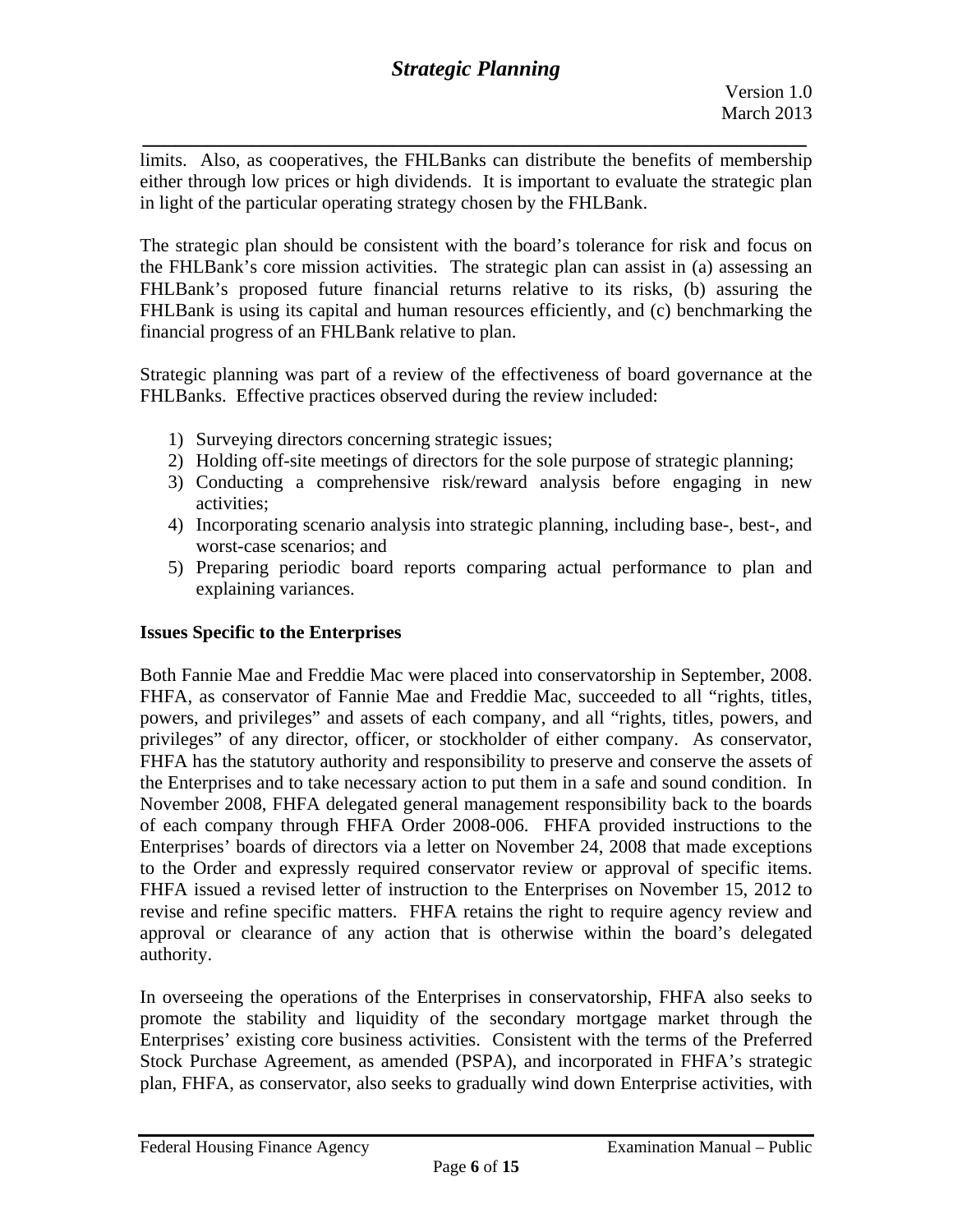*\_\_\_\_\_\_\_\_\_\_\_\_\_\_\_\_\_\_\_\_\_\_\_\_\_\_\_\_\_\_\_\_\_\_\_\_\_\_\_\_\_\_\_\_\_\_\_\_\_\_\_\_\_\_\_\_\_\_\_\_\_*  the intention of creating greater opportunity for private capital to operate in and provide financing to the secondary mortgage market.

The PSPA with each company, to which FHFA as conservator is a party with the Treasury Department, requires Treasury Department approval for certain matters for which an Enterprise may seek conservator approval. As conservator, FHFA has the responsibility to interpret on behalf of the Enterprises the terms of the PSPA and of the delegations to the boards.

Under conservatorship, the boards remain responsible for ensuring appropriate strategic plans are in place. However, FHFA as conservator provides direction regarding permissible activities, changes needed to build a sustainable secondary market platform for the future, and alignment of the corporate structure to manage business in an efficient and cost-appropriate manner. Under conservatorship, FHFA as conservator works with and through the boards of directors of each Enterprise to align strategic goals. Successful implementation of the goals is measured through management scorecards overseen by the board of directors and approved by FHFA

#### **Examination Guidance**

The workprogram for the Strategic Planning examination module is detailed below. If this module is included in the examination scope, the examiner must perform worksteps sufficient in coverage to document the basis for conclusions on the quantity of risk and quality of risk management pertaining to this area. Transaction testing is mandatory and the examiner must document sufficient worksteps from Section 4, *Testing,* to support the findings and conclusions from this examination module.

In determining the extent of review and testing to be conducted in completing each examination, the examiner should take into account applicable FHFA off-site monitoring or analysis reports, such as analyses of the quality and effectiveness of corporate governance practices, financial condition and performance, economic and housing industry conditions, internal controls, and audit coverage relating to the institution's strategic planning activities.

NOTE: Text in (*italics*) referenced in a workstep represents illustrative guidance that serves as suggestions for specific inquiry.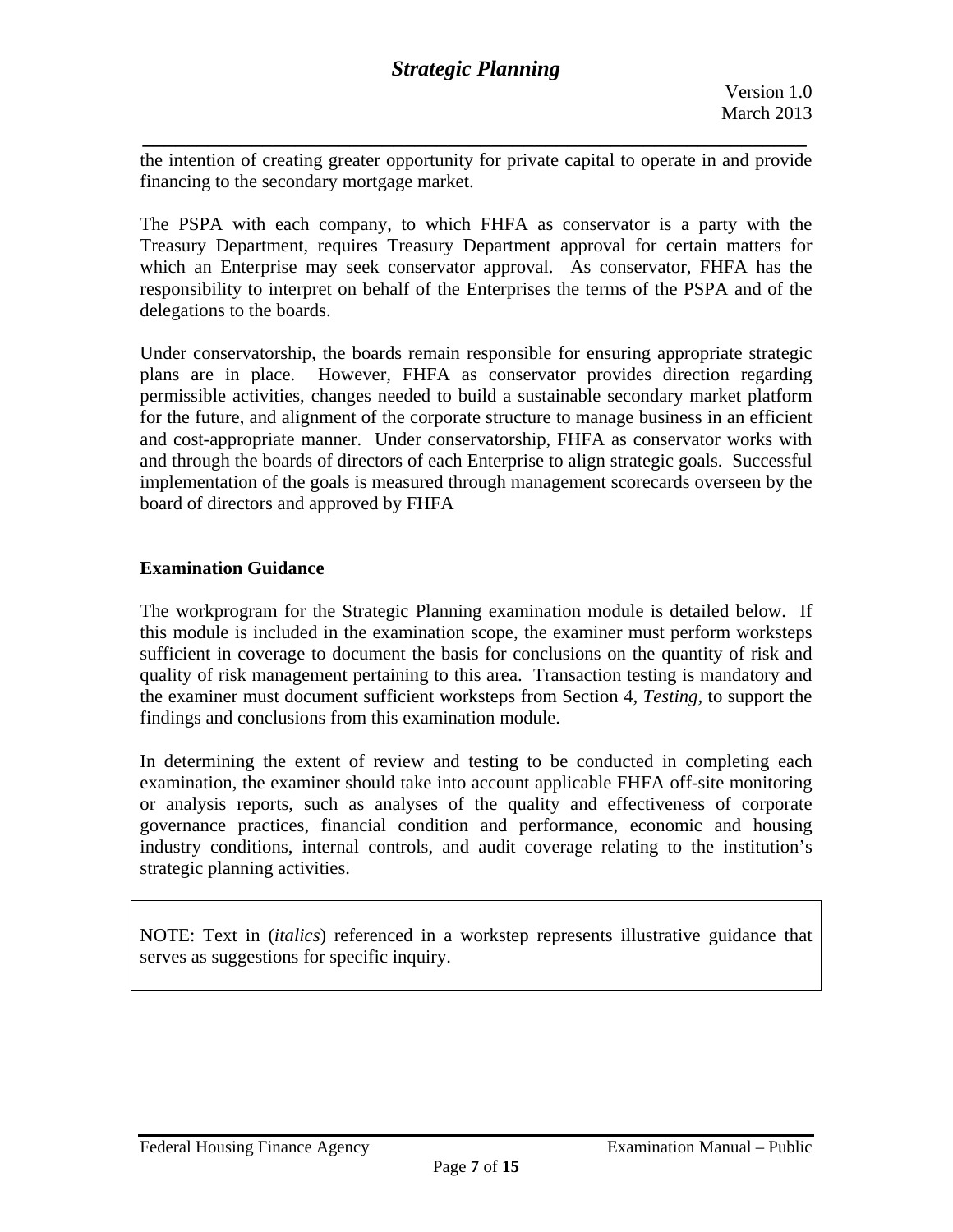## **1. Scope of Examination Work Performed**

- 1) Review past reports of examination for outstanding issues or previous problems related to strategic planning.
- 2) Review applicable FHFA off-site monitoring or analysis reports, and workpapers produced as part of ongoing monitoring, related to strategic planning.
- 3) Assess the status of outstanding Matters Requiring Attention and Violations pertaining to strategic planning.
- 4) Review internal audit reports for outstanding issues relating to strategic planning.
- 5) Review minutes of meetings of the board of directors and relevant board and management committees for any issues regarding strategic planning.
- 6) Establish the scope of the work to be performed in the strategic planning area through a preliminary review of the regulated entity's strategic plan, ongoing reporting, and monitoring activities associated with achieving established goals. Consider changes to the institution's planning process and responses to previous concerns.
- 7) Evaluate work completed by other offices within FHFA related to the institution's plan development and monitoring of the regulated entity's efforts to achieve stated goals. Develop a memorandum outlining the scope of the examination of strategic planning and include modifications to the scope based on issues identified during the examination.

Summarize the work performed in the examination of the institution's strategic planning area. To the extent there were modifications to the originally planned scope based on concerns identified during the examination, document those changes and the reasons for such changes.

## **2. Description of Risks**

- 1) Review past reports for outstanding issues or previous problems. Consider the following:
	- a) Prior regulatory reports of examination and workpapers with respect to: (1) governance; (2) strategic planning; (3) operating performance; and (4) financial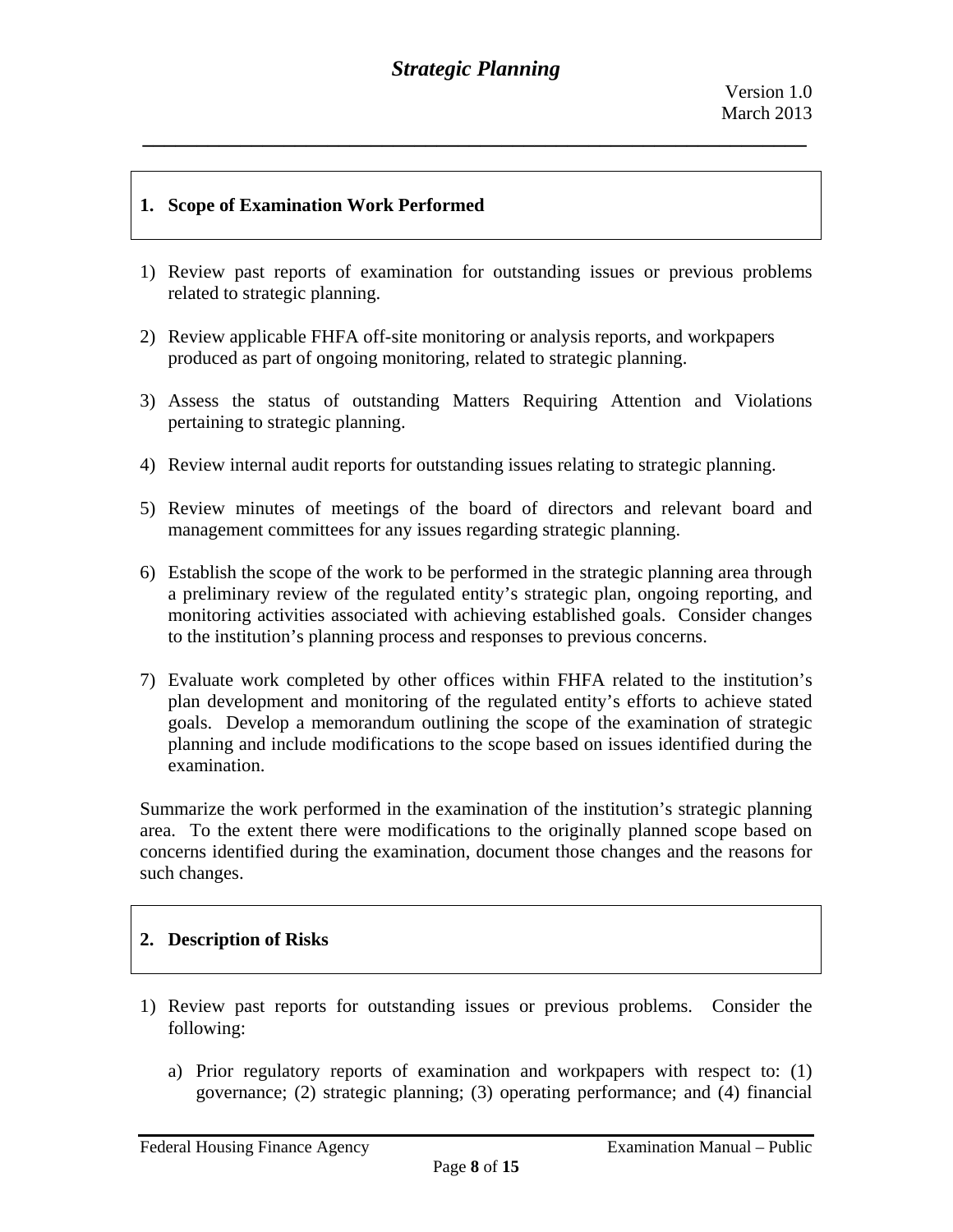condition and performance.

- b) Prior reviews and correspondence.
- c) Internal and external audit reports.
- d) Current year strategic plan and budget.
- e) Actual versus budget from prior business plans.
- f) For the Enterprises, effectiveness of post-mortem analyses and their use in formulating future business plans.
- 2) Review minutes of meetings of the board of directors and relevant board and management committees. *(Is the board actively engaged in providing goals and objectives?)*
- 3) Review management's responses to previous examination findings, continuous supervision, internal audits, and external audits. *(Are corrective actions adequate and timely?)*
- 4) Identify and assess any changes in the economy, capital markets, regulatory environment, or financial services industry that might affect future earnings. For the Enterprises this would include their ability to carry out incentives related to the recovery of the housing and housing finance markets.

## **3. Risk Management**

#### *Risk Identification Process*

- 1) Assess the adequacy of the strategic plan's narrative, key assumptions, and risk assessment. *(Is the strategic plan a realistic document that provides a meaningful assessment of the challenges the regulated entity faces and how it will address those challenges? Does it adequately explain key trends and assumptions?)*
- 2) Determine the extent to which the strategic plan includes an assessment of the regulated entity's current financial condition and risk level. *(Does the strategic plan include an evaluation of the entity's strengths, weaknesses, opportunities, and threats?)*
- 3) Assess whether the strategic plan clearly defines realistic financial and operational goals and broad risk limits that are consistent with the regulated entity's mission.

#### *Organizational Structure*

1) Interview key personnel, which may include the senior management, staff member in charge of planning, staff member in charge of modeling, and other staff as required to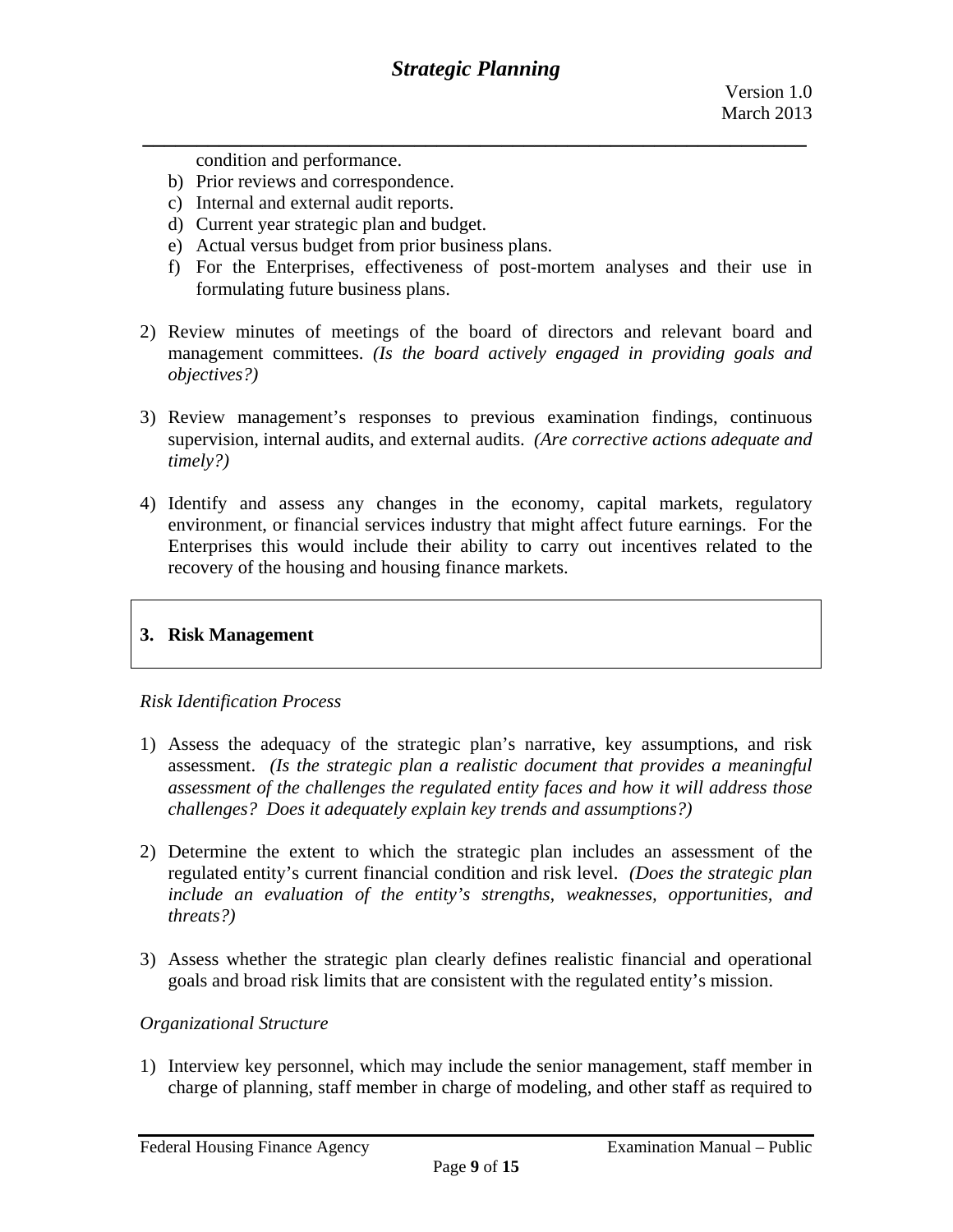determine:

- a) Timeline for development of the strategic plan;
- b) Circumstances that might trigger updates/revisions to the strategic plan;
- c) When senior management and the board of directors will formally review the strategic plan; and
- d) Date the board of directors approved the plan and when it became effective.
- 2) Interview key personnel, which may include senior management, staff member in charge of planning, and other regulated entity staff, to determine how the strategic plan is used by senior management and the board of directors. Potential uses could include, among other things: (a) benchmarking regulated entity operating performance, (b) determining incentive compensation for senior management, and (c) evaluating strategic initiatives of the regulated entity.
- 3) Develop a general understanding of the process by which the key inputs to the strategic plan are developed including: (a) who developed key assumptions, and (b) how key assumptions were developed.

#### *Policy and Procedure Development*

1) Review any relevant policies, such as retained earnings and dividend policies, to determine whether the strategic plan aligns with these policies.

## *Risk Metrics*

- 1) Compare the regulated entity's strategic business plan for compliance and consistency with internal standards for the organization. Conclude on the adequacy of these standards.
- *established in the plan?) Reporting*  2) Determine if the strategic plan establishes risk metrics intended to ensure safe and sound performance. *(Are the metrics appropriate? Do the metrics reflect the regulated entity's risk appetite established by the board of directors? Does the regulated entity prepare ongoing reporting comparing actual results to the goals*

- 1) Review minutes of meetings of the board of directors and relevant board and management committees and other relevant internal documents, minutes of the financial operating committee, etc. to determine whether the strategic plan is referenced or discussed, and in what context.
- 2) Determine that the plan was approved by the board of directors and the board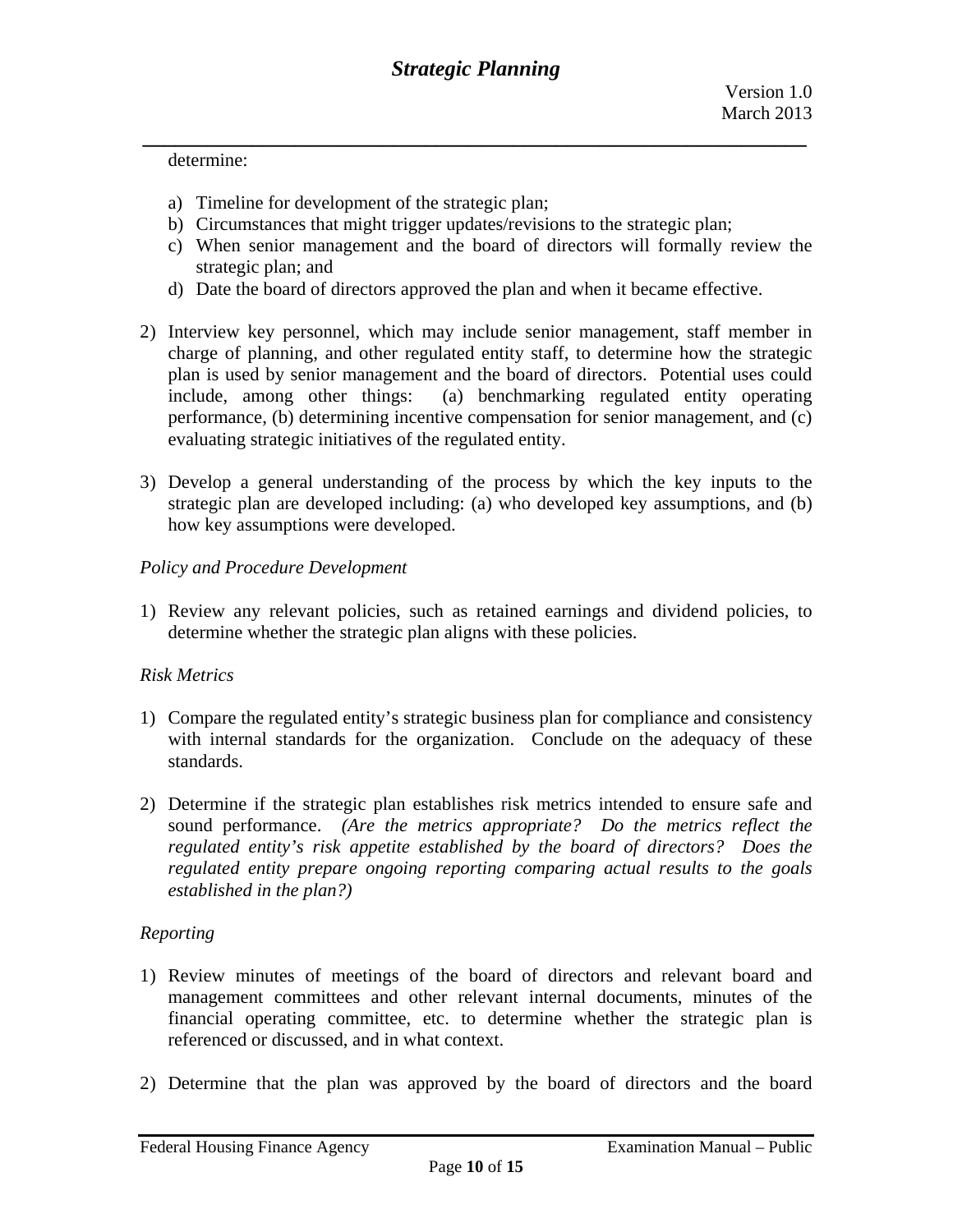*\_\_\_\_\_\_\_\_\_\_\_\_\_\_\_\_\_\_\_\_\_\_\_\_\_\_\_\_\_\_\_\_\_\_\_\_\_\_\_\_\_\_\_\_\_\_\_\_\_\_\_\_\_\_\_\_\_\_\_\_\_*  approves any subsequent changes to the plan. *(If any changes were made to the strategic plan, were the changes fully supported with sufficient analysis?)* 

3) Determine whether the plan is widely disseminated throughout the regulated entity.

## *Internal/External Audit*

- 1) Evaluate the adequacy of the scope, testing, and workpapers completed by internal audit with respect to the strategic plan.
- 2) Evaluate the adequacy of the scope and testing completed by external audit and determine the status of corrective actions for findings.

## *Information Technology*

1) Evaluate the modeling software and other computer systems used to create and update risk metrics found in the strategic plan.

## *Compliance*

- 1) For the Enterprises, assess whether the strategic plan encompasses the broad elements contained in 12 CFR 1710.15(b)(1) and the more detailed requirements of 12 CFR 1720.2(B) II (i), (ii), (iii) with respect to growth, funding, and changes in risk.
- 2) For the FHLBanks, assess compliance with Section 917.5 and Advisory Bulletin 10- 02.
- 3) For all regulated entities, assess compliance with the PMOS standards in 12 CFR 1236. Specifically, address Appendix Item 1 (Responsibilities of the Board of Directors); and compliance with Standard 1 (Internal Controls and Information Systems), which includes the requirement that the board of directors should approve and periodically review the regulated entity's overall business strategies and significant policies.
- risks, both quantitative and qualitative aspects, of the strategic planning activities. 4) For FHLBanks, evaluate the effectiveness of the annual risk assessment required by 12 CFR 917.3(c) and determine if it reasonably identifies and evaluates all material Investigate any action plans arising from the assessment and check corrective actions. for effectiveness.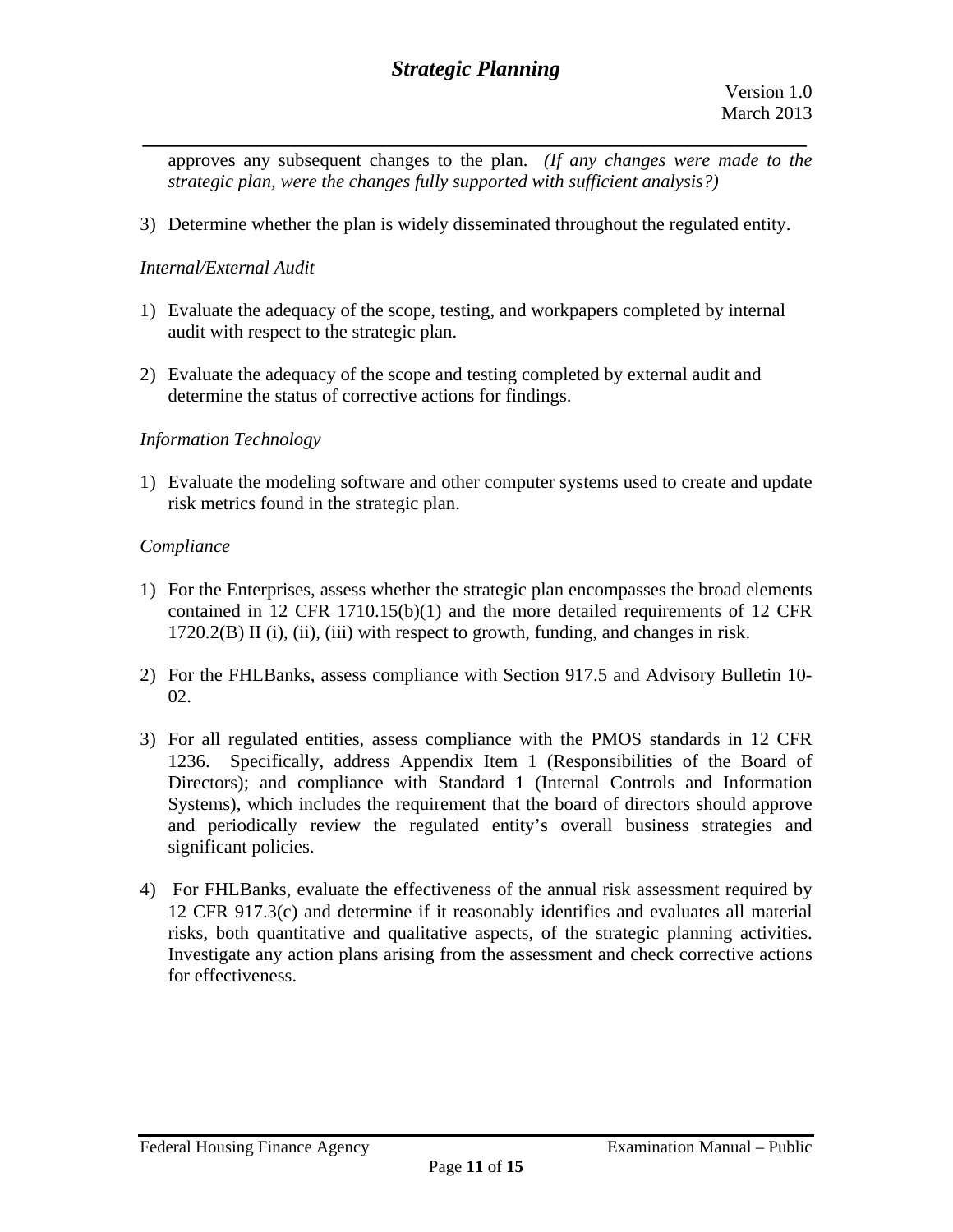# **4. Testing**

- 1) Determine the extent to which the strategic plan is a self-contained document.
- 2) Assess whether the strategic plan includes sufficient financial detail to allow senior management and the board of directors to benchmark the financial progress of the regulated entity relative to the strategic plan.
- 3) Assess the adequacy of alternative scenarios and risk assessments. *(Are the scenarios based on realistic assumptions?)*
- 4) Review the reasonableness of the strategic plan and budget and consistency with the regulated entity's stated mission and goals, including consideration of the following:
	- a) Assess whether the strategic plan projections include a sufficiently detailed balance sheet, income statement, and listing of key financial ratios for each year of the planning horizon.
	- b) Review the key financial ratios for reasonableness for the projection period such as the leverage ratio, return on asset (ROA) ratio, return on equity (ROE) ratio, net interest spread, and net interest spread by business line (asset class).
	- c) Assess whether the narrative included in the strategic plan is sufficient to explain key trends and assumptions included in the strategic plan. Particular attention should be paid to the narrative regarding strategic initiatives or changes in strategy.
	- d) Review the scenario analyses included in the strategic plan. Determine whether the strategic plan includes both: (1) interest-rate sensitivities, and (2) operational sensitivities for key assumptions such as mortgages, advances at FHLBanks, and investments.
- 5) Review the key inputs used to develop the strategic plan including, among other things:
	- a) Change in volumes of key business lines (asset categories), including advances, investments, and mortgages;
	- b) Change in liabilities;
	- c) Operating costs;
	- d) Net spreads of key asset categories;
	- e) Changes in capital. For the FHLBanks, growth of retained earnings; and
	- f) Projected dividend rates for the FHLBanks.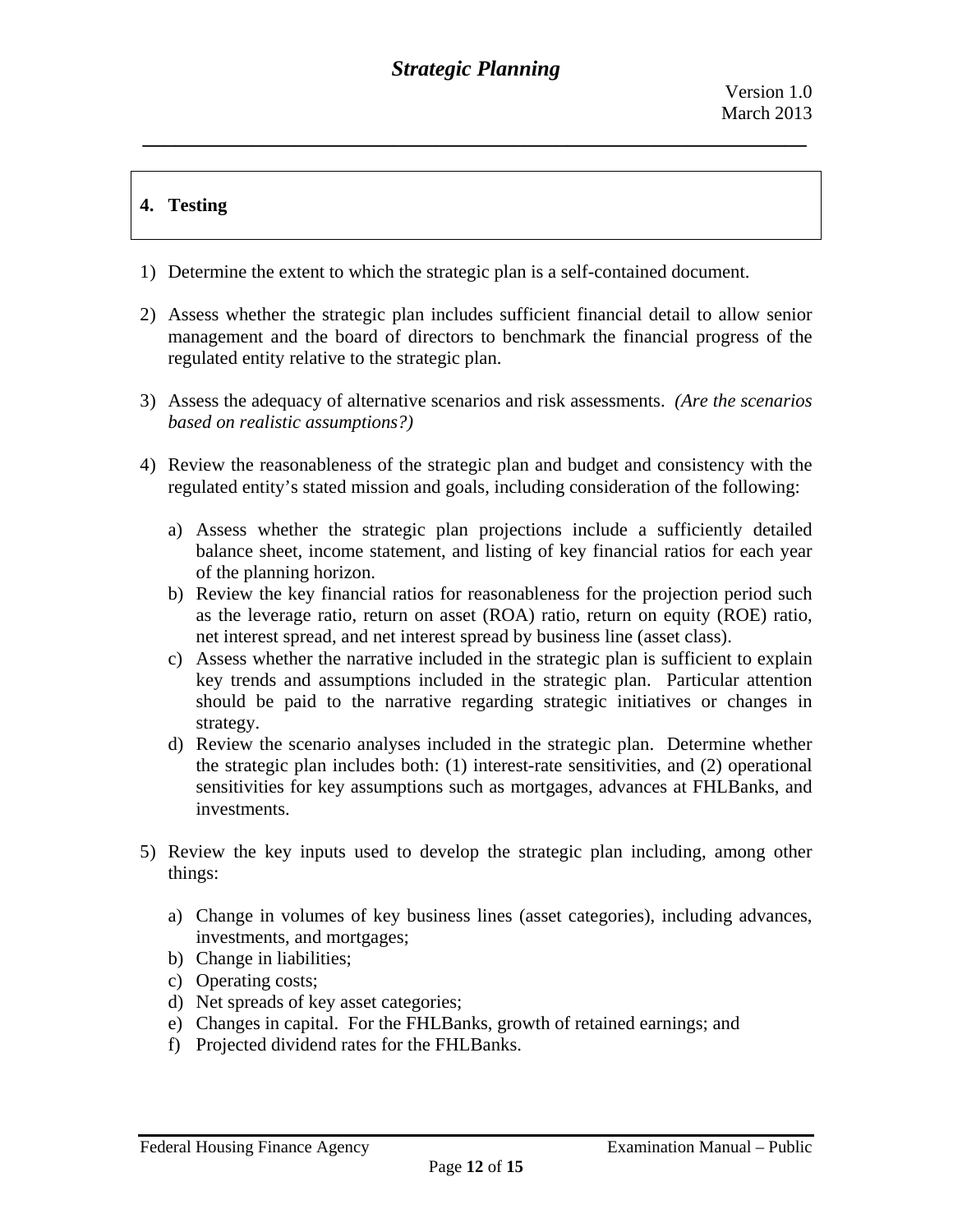- *\_\_\_\_\_\_\_\_\_\_\_\_\_\_\_\_\_\_\_\_\_\_\_\_\_\_\_\_\_\_\_\_\_\_\_\_\_\_\_\_\_\_\_\_\_\_\_\_\_\_\_\_\_\_\_\_\_\_\_\_\_*  6) Determine whether the projected balance sheet and income statement are produced according to GAAP. If not, determine the standard to which the projected financial statements are produced by interviewing staff. *(Are financial projections based on end-of-period financial statements?)*
- *credit availability and foreclosure prevention?)* 7) For the Enterprises, in coordination with the Office of Conservatorship Operations, review the regulated entity's strategic plan to determine if the strategic goals established by the Conservator have been addressed in a satisfactory manner. *(What steps have been outlined for establishing a single securitization platform? Does the strategic plan include realistic scenarios and analyses for contracting enterprise operations? Does the strategic plan outline efforts that will be taken to maintain*

# **5. Conclusions**

- 1) Summarize conclusions for all examination work performed, including work performed by other FHFA staff as it relates to the regulated entity's strategic planning function. Develop a memorandum describing the risks to the institution resulting from the strategic planning practices and the regulated entity's management of those risks. The memorandum should describe the basis of conclusions reached and summarize the analysis completed. Within the memorandum, discuss the types of risk to which the regulated entity is exposed(e.g., market, credit, operational); the level of risk exposure; the direction of risk (stable, decreasing, increasing); and the quality of risk management practices (strong, adequate, weak). A memorandum must be prepared irrespective of whether the examiner's assessment is positive or negative.
- 2) Conclude on the responsiveness to previous examination findings. Evaluate the adequacy of the regulated entity's response to previous examination findings and concerns.
- 3) Develop examination findings and prepare findings memoranda, as appropriate. Based on examination work performed, develop findings communicating concerns identified during the examination. Findings should identify the most significant risks to the institution and the potential effect to the regulated entity resulting from the concerns identified. Memoranda should describe a remediation plan specifying the appropriate corrective action to address examination concerns and establish a reasonable deadline for the regulated entity to remediate the finding. Communicate preliminary findings to the EIC. Discuss examination findings with regulated entity personnel to ensure the findings and analysis are free of factual errors.
- 4) Develop a list of follow-up items to evaluate during the next annual examination. In addition to findings developed in the steps above, include concerns noted during the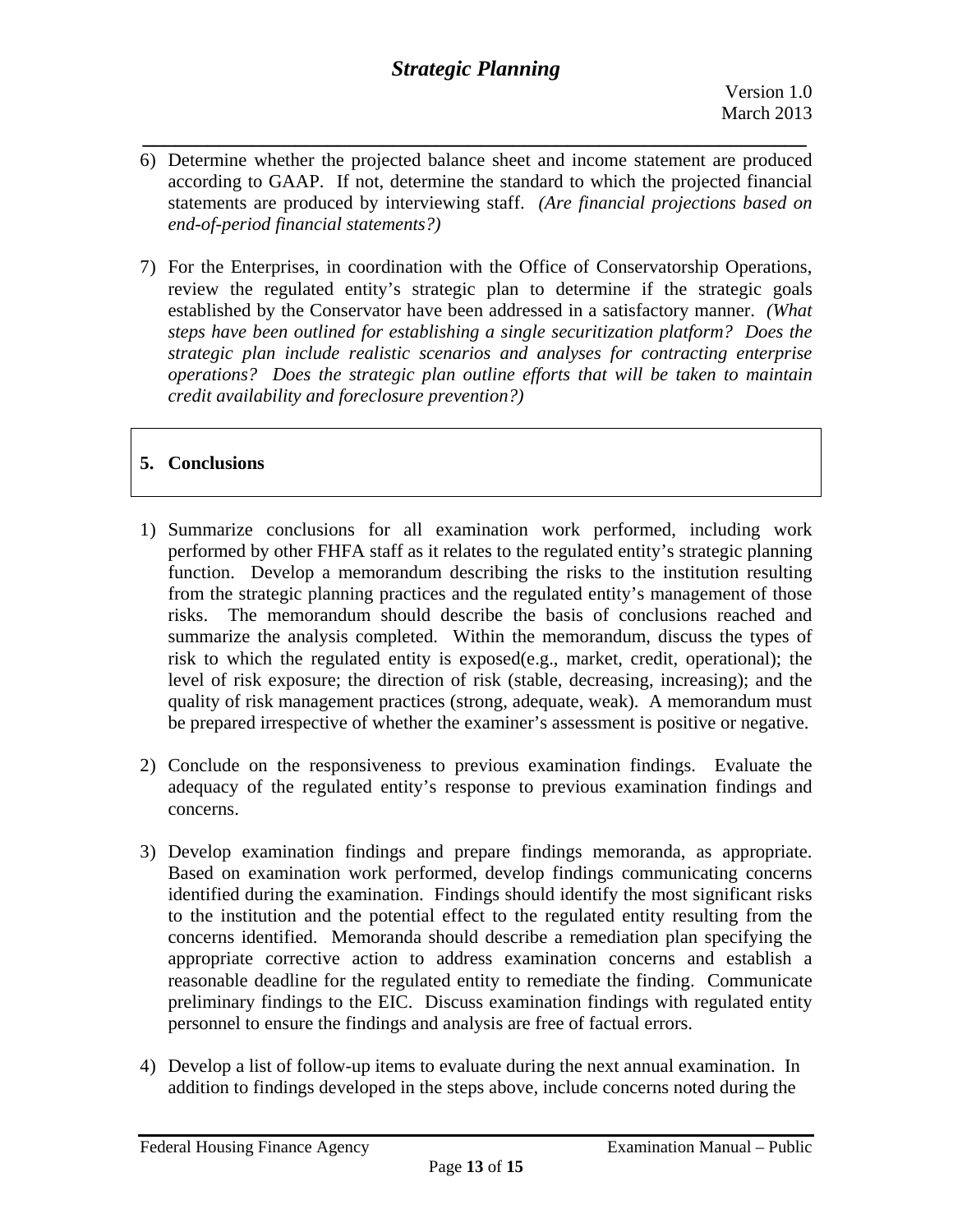*\_\_\_\_\_\_\_\_\_\_\_\_\_\_\_\_\_\_\_\_\_\_\_\_\_\_\_\_\_\_\_\_\_\_\_\_\_\_\_\_\_\_\_\_\_\_\_\_\_\_\_\_\_\_\_\_\_\_\_\_\_* 

examination that do not rise to the level of a finding. Potential concerns include issues the regulated entity is in the process of addressing, but require follow-up work to ensure actions are completed appropriately. In addition, potential concerns should include anticipated changes to the institution's practices or anticipated external changes that could affect the institution's future oversight of strategic planning practices.